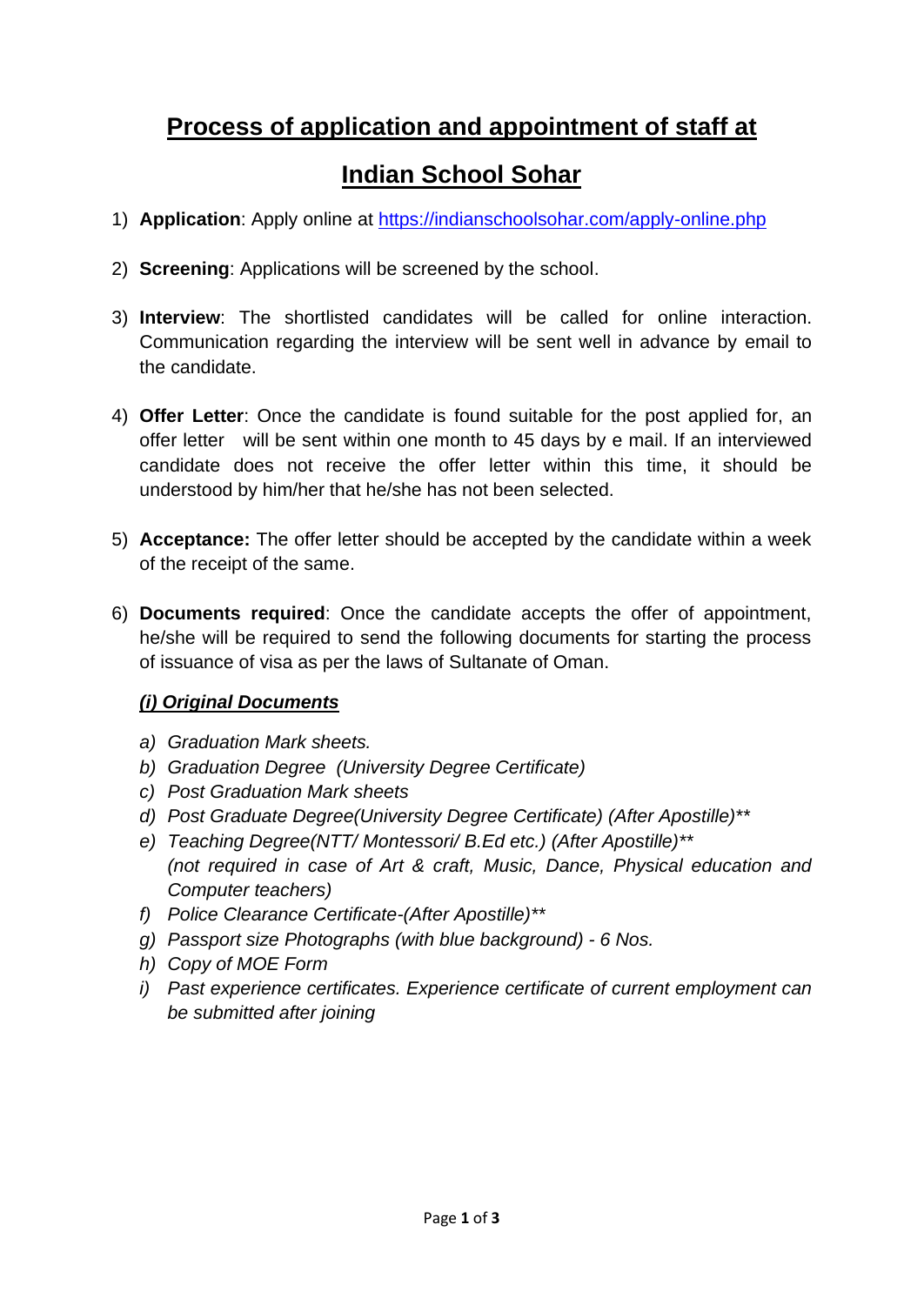#### *(ii) Photocopies*

- *a) Copies of the first two and the last two pages of the passport (passport should be valid for at least one year). Copies should be clear.*
- *b) Class X Mark sheet*
- *c) Class XII Mark sheet*

### *(iii) In case of married couples following additional documents will be required:*

- *a) Marriage Certificate-(After Apostille)\*\* In case of children*
- *b) Birth Certificate -(After Apostille)\*\**
- *c) Copies of the first two and the last two pages of the passport (passport should be valid for at least one year). Copies should be clear.*
- *d) Passport size Photographs (with a blue background) - 6 Nos.*

### **7. Step by Step procedure on how to get Apostille stamp on your Certificates**

- a) All original documents requiring attestation or apostille should be first authenticated by the designated agencies in the State from where the document has been issued. Generally it is done by the Home department or General Administration Department in the state. Kindly check the Website for the documents to be carried with you for apostille.
- b) After attestation by the state department, now the document has to be apostilled by the Ministry of External Affairs.
- c) Candidates may go to the following link to know more about Apostille

[http://www.mea.gov.in/Images/pdf/Attestation\\_documents.pdf](http://www.mea.gov.in/Images/pdf/Attestation_documents.pdf)

[http://mea.gov.in/apostille.htm](https://www.rediffmail.com/cgi-bin/red.cgi?red=http%3A%2F%2Fmea%2Egov%2Ein%2Fapostille%2Ehtm&isImage=0&BlockImage=0&rediffng=0&rogue=e8930507623968d41cacb7267bf8e1f26edfe078&els=02d562cfcdad8018e41a46a22c220174)

#### **Address for communication:**

Documents should be sent by courier to:

**The Principal, Indian School Sohar P.O.Box: 846, Sohar, Postal Code: 311 Sultanate of Oman**